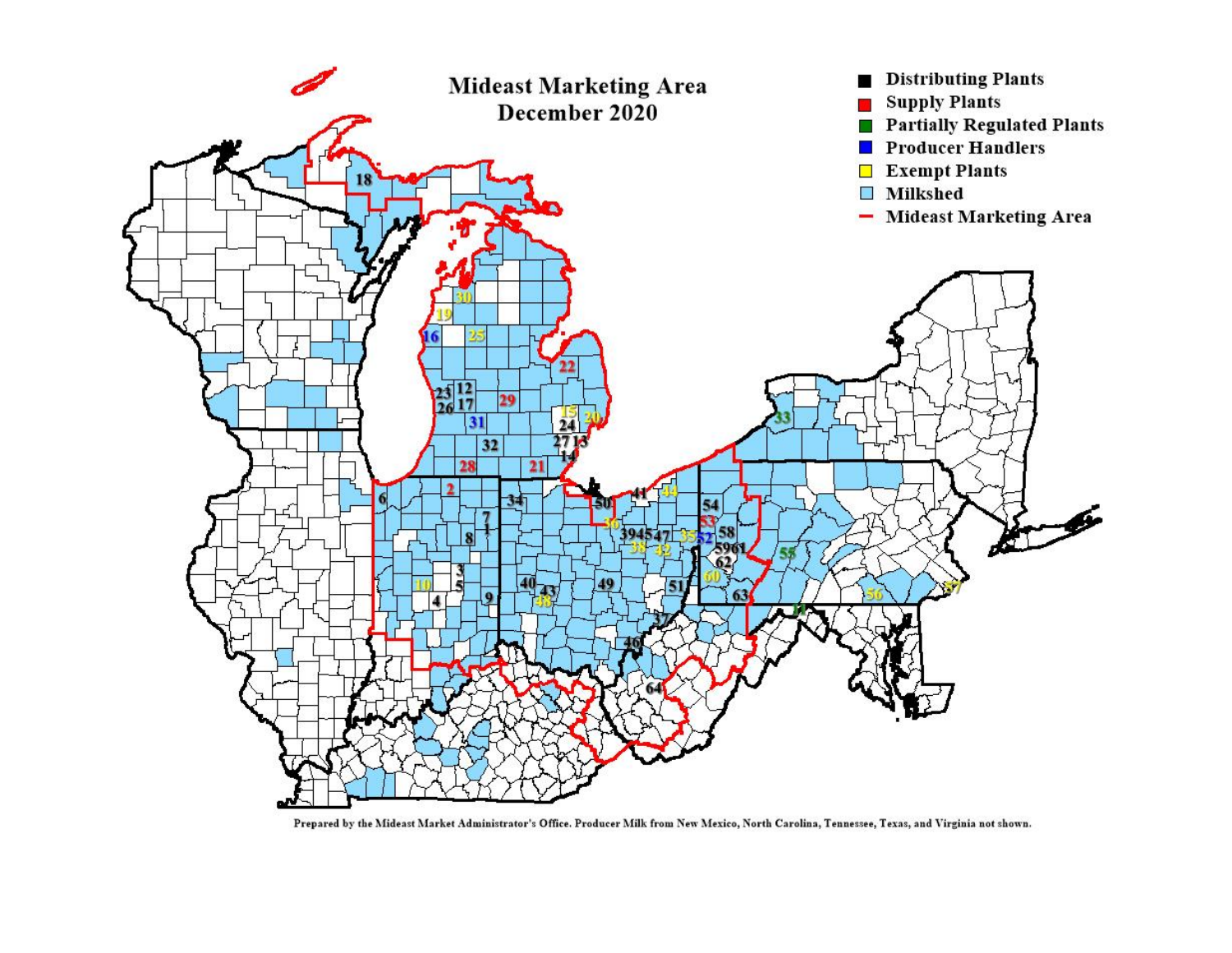## **Mideast Marketing Area Plants for December 2020**

| <b>State</b>    | <b>Plant</b>                           | <b>City</b>          | County                | <b>Differential</b> | <b>Plant Type</b>       |
|-----------------|----------------------------------------|----------------------|-----------------------|---------------------|-------------------------|
| Indiana         | 1.Blue Kingfisher, LLC dba Walmart     | <b>Fort Wayne</b>    | <b>Allen</b>          | 1.80                | <b>Distributing</b>     |
|                 | 2. Dairy Farmers of America            | Goshen               | <b>Elkhart</b>        | 1.80                | <b>Supply</b>           |
|                 | 3. East Side Jersey Dairy Inc.         | Anderson             | <b>Madison</b>        | 2.00                | <b>Distributing</b>     |
|                 | <b>4. The Kroger Company</b>           | Indianapolis         | <b>Marion</b>         | 2.00                | <b>Distributing</b>     |
|                 | 5. Nestle USA, Inc.                    | Anderson             | <b>Madison</b>        | 2.00                | <b>Distributing</b>     |
|                 | 6. Pleasant View Dairy Corp.           | <b>Highland</b>      | Lake                  | 1.80                | <b>Distributing</b>     |
|                 | 7. Prairie Farms Dairy Inc.            | <b>Fort Wayne</b>    | <b>Allen</b>          | 1.80                | <b>Distributing</b>     |
|                 | <b>8.Schenkel's Dairy</b>              | <b>Huntington</b>    | <b>Huntington</b>     | 1.80                | <b>Distributing</b>     |
|                 | 9. SmithFoods, Inc.                    | <b>Richmond</b>      | Wayne                 | 2.00                | <b>Distributing</b>     |
|                 | <b>10. Traders Point Farm Organics</b> | <b>Zionsville</b>    | <b>Boone</b>          | 2.00                | <b>Exempt</b>           |
| <b>Maryland</b> | 11. Potomac Farms Dairy Inc.           | <b>Cumberland</b>    | <b>Allegany</b>       | 2.60                | <b>Partially Reg.</b>   |
| Michigan        | 12.Agropur, Inc.                       | <b>Grand Rapids</b>  | Kent                  | 1.80                | <b>Distributing</b>     |
|                 | 13. Calder Brothers Dairy Inc.         | <b>Lincoln Park</b>  | Wayne                 | 1.80                | <b>Distributing</b>     |
|                 | 14.C.F. Burger Creamery                | <b>Detroit</b>       | Wayne                 | 1.80                | <b>Distributing</b>     |
|                 | 15. Cook's Farm Dairy                  | <b>Ortonville</b>    | Oakland               | 1.80                | <b>Exempt</b>           |
|                 | <b>16. Country Dairy</b>               | <b>New Era</b>       | Oceana                | 1.80                | <b>Producer Handler</b> |
|                 | <b>17. Country Fresh Grand Rapids</b>  | <b>Grand Rapids</b>  | Kent                  | 1.80                | <b>Distributing</b>     |
|                 | <b>18. Country Fresh Jilbert</b>       | <b>Marquette</b>     | <b>Marquette</b>      | 1.80                | <b>Distributng</b>      |
|                 | <b>19. Cream Cup Dairy</b>             | Kaleva               | <b>Manistee</b>       | 1.80                | <b>Exempt</b>           |
|                 | <b>20. Crooked Creek Farm Dairy</b>    | Romeo                | <b>Macomb</b>         | 1.80                | <b>Exempt</b>           |
|                 | 21. Dairy Farmers of America           | <b>Adrian</b>        | Lenawee               | 1.80                | <b>Supply</b>           |
|                 | 22. Dairy Farmers of America           | <b>Cass City</b>     | <b>Tuscola</b>        | 1.80                | <b>Supply</b>           |
|                 | 23.fairlife, LLC                       | Coopersville         | <b>Ottawa</b>         | 1.80                | <b>Distributing</b>     |
|                 | <b>24. Guernsey Farms Dairy</b>        | <b>Northville</b>    | Oakland               | 1.80                | <b>Distributing</b>     |
|                 | <b>25.Hilhoff Dairy</b>                | <b>Hersey</b>        | Osceola               | 1.80                | <b>Exempt</b>           |
|                 | 26. Meijer Distribution, Inc.          | Holland              | Ottawa                | 1.80                | <b>Distributing</b>     |
|                 | 27. Michigan Dairy, LLC                | Livonia              | Wayne                 | 1.80                | <b>Distributing</b>     |
|                 | 28. Michigan Milk Producers Assoc.     | Constantine          | St. Joseph            | 1.80                | <b>Supply</b>           |
|                 | 29. Michigan Milk Producers Assoc.     | Ovid                 | <b>Clinton</b>        | 1.80                | <b>Supply</b>           |
|                 | <b>30. Moomers Homemade Ice Cream</b>  | <b>Traverse City</b> | <b>Grand Traverse</b> | 1.80                | <b>Exempt</b>           |
|                 | 31. Moo-ville Creamery                 | <b>Nashville</b>     | <b>Barry</b>          | 1.80                | <b>Producer Handler</b> |
|                 | 32. Prairie Farms Dairy Inc.           | <b>Battle Creek</b>  | Calhoun               | 1.80                | <b>Distributing</b>     |
| <b>New York</b> | 33. Upstate Farms Cooperative          | <b>Buffalo</b>       | <b>Erie</b>           | 2.20                | <b>Partially Reg.</b>   |
| Ohio            | 34. Arps Dairy Inc.                    | <b>Defiance</b>      | <b>Defiance</b>       | 1.80                | <b>Distributing</b>     |
|                 | 35. Baker's Golden Dairy               | <b>New Waterford</b> | Columbiana            | 2.00                | <b>Exempt</b>           |
|                 | <b>36. Buckeye Country Creamery</b>    | <b>Ashland</b>       | <b>Ashland</b>        | 2.00                | <b>Exempt</b>           |
|                 | 37. Eastside Jersey Dairy- Marietta    | Marietta             | Washington            | 2.00                | <b>Distributing</b>     |
|                 | <b>38. Green Field Farms Dairy</b>     | Wooster              | Wayne                 | 2.00                | <b>Exempt</b>           |
|                 | 39. Hartzler Family Dairy, Inc.        | Wooster              | Wayne                 | 2.00                | <b>Distributing</b>     |
|                 | 40. Meijer Distribution, Inc.          | <b>Tipp City</b>     | Miami                 | 2.00                | <b>Distributing</b>     |
|                 | 41. New Dairy Ohio, LLC                | <b>Cleveland</b>     | Cuyahoga              | 2.00                | <b>Distributing</b>     |
|                 | <b>42. Paint Valley Dairy</b>          | <b>Beach City</b>    | <b>Stark</b>          | 2.00                | <b>Exempt</b>           |
|                 | 43. Reiter Dairy, LLC                  | <b>Springfield</b>   | <b>Clark</b>          | 2.00                | <b>Distributing</b>     |
|                 | 44. Rowdy Cow Dairy                    | <b>Burton</b>        | Geauga                | 2.00                | <b>Exempt</b>           |